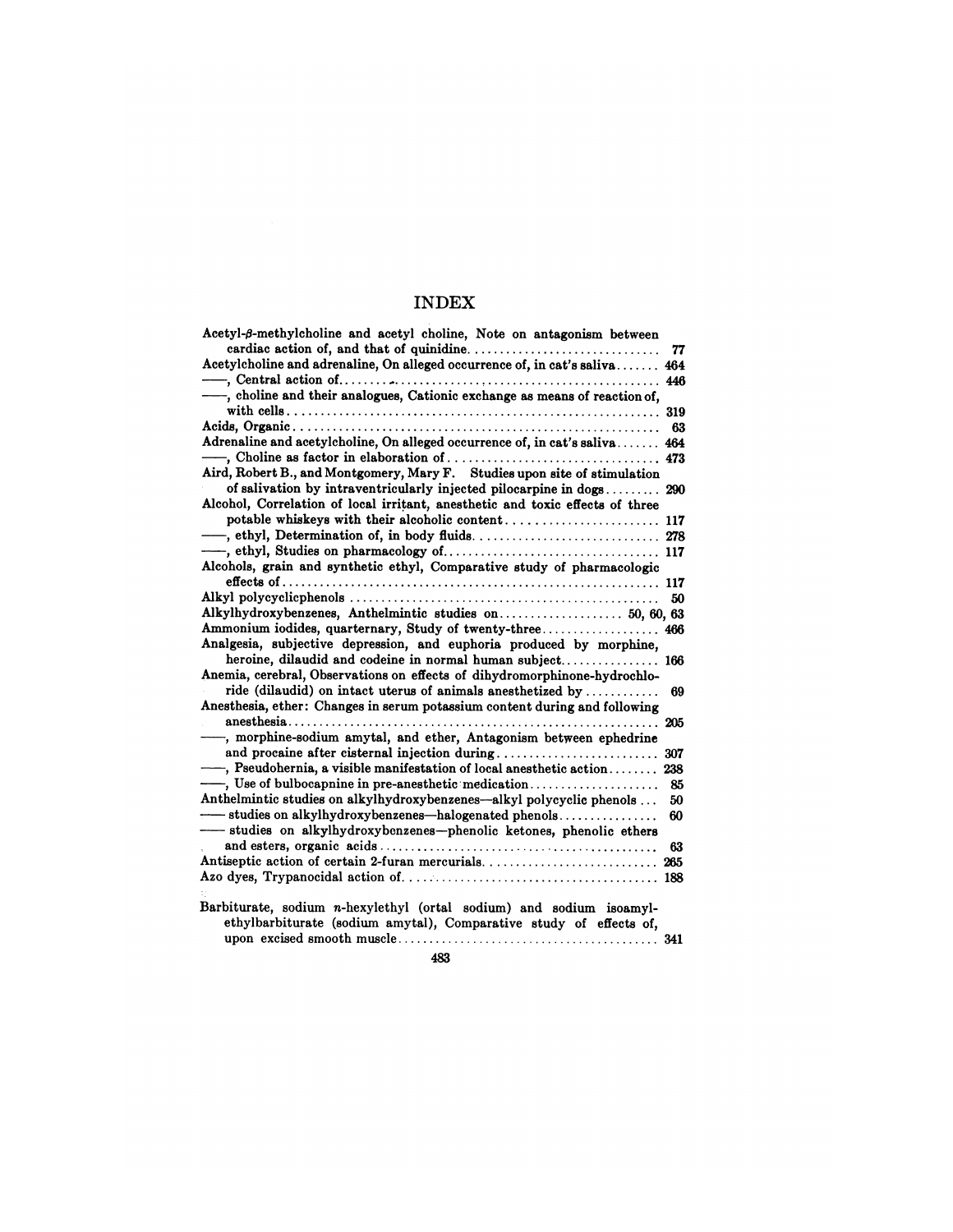| Barbour, Fleming A., and Wright, Charles I. The respiratory effects of<br>morphine, codeine and related substances. V. The effect of $\alpha$ , $\beta$ , $\gamma$ ,<br>dihydro-a-, dihydro-ß- and dihydro-y-isomorphine on the respiration of |         |
|------------------------------------------------------------------------------------------------------------------------------------------------------------------------------------------------------------------------------------------------|---------|
| Barlow, O. W. Studies on pharmacology of ethyl alcohol. I. A comparative<br>study of pharmacologic effects of grain and synthetic ethyl alcohols. II.<br>A correlation of local irritant, anesthetic and toxic effects of three potable        | 39      |
| Bass, Allan D., Lamson, Paul D., and Stoughton, Roger W. Anthelmintic                                                                                                                                                                          |         |
| studies on alkylhydroxybenzenes. VI. Alkyl polycyclicphenols<br>-, Lamson, Paul D., and Stoughton, Roger W. Anthelmintic studies on                                                                                                            | 50      |
| alkylhydroxybenzenes. VII. Halogenated phenols<br>-, Lamson, Paul D., and Stoughton, Roger W. Anthelmintic studies on<br>alkylhydroxybenzenes. VIII. Phenolic ketones; phenolic ethers and                                                     | 60      |
|                                                                                                                                                                                                                                                | 63      |
| Bismuth subnitrate, Studies on pharmacology of nitrite effect of  216<br>Blood supply of ear, Further observations with new method of demonstrating                                                                                            |         |
|                                                                                                                                                                                                                                                |         |
| supply of ear, Simple method of demonstrating changes in 194                                                                                                                                                                                   |         |
|                                                                                                                                                                                                                                                |         |
| Cadness, B. H. E., and Simpson, S. Levy. Effect of ephedrine on erythro-<br>cytes, leucocytes and platelets in normal and splenectomized guinea pig 389<br>Calcium salts, Toxicity and rate of disappearance of intracisternally injected,     |         |
| Camphor, and ether, Relation between action and concentration of, applied to                                                                                                                                                                   | 53<br>1 |
| Cardiac action of acetyl- $\beta$ -methylcholine and acetyl choline and of quinidine,                                                                                                                                                          |         |
|                                                                                                                                                                                                                                                | 77      |
| Cat, On alleged occurrence of acetylcholine and adrenaline in saliva of 464                                                                                                                                                                    |         |
| Cells, fixed tissue, Study of acquired resistance of, morphologically altered                                                                                                                                                                  |         |
| Cerebral anemia, Observations on effects of dihydromorphinone-hydrochlo-                                                                                                                                                                       |         |
| ride (dilaudid) on intact uterus of animals anesthetized by<br>Chen, K. K., Lee, Henry M., and VanArendonk, A. M. A study of twenty-                                                                                                           | 69      |
| Chloroform, hepatoxic action of, Resistance of liver epithelium altered                                                                                                                                                                        |         |
| morphologically as result of injury from uranium, followed by repair, to. . 373<br>-, Resistance to, of naturally acquired atypical type of liver epithelium                                                                                   |         |
| Choline and certain of its analogues, A comparative study of. II. Cationic<br>exchange as a means of reaction of choline, acetylcholine and their                                                                                              |         |
|                                                                                                                                                                                                                                                |         |
|                                                                                                                                                                                                                                                |         |
| Codeine, Addiction to, in monkey, compared with dilaudid, morphine and                                                                                                                                                                         |         |
|                                                                                                                                                                                                                                                |         |
|                                                                                                                                                                                                                                                |         |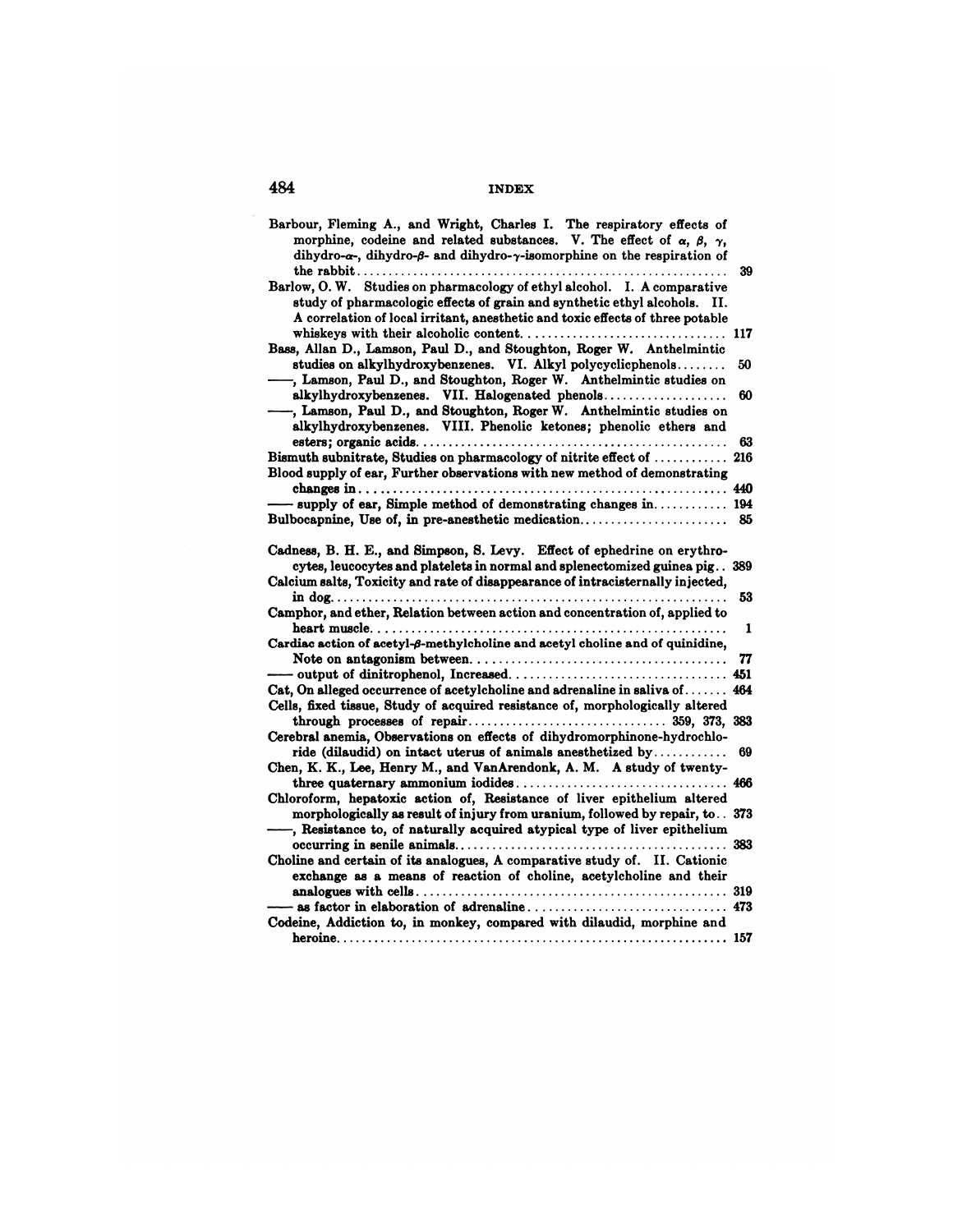| Codeine, Analgesia, subjective depression and euphoria produced by mor-<br>phine, heroine, dilaudid and, in normal human subject  166 |     |
|---------------------------------------------------------------------------------------------------------------------------------------|-----|
| -, morphine and related substances, Respiratory effects of                                                                            | 39  |
|                                                                                                                                       |     |
| Cole, Versa V., and Curtis, George M. Iodine metabolism of adult rat in                                                               |     |
|                                                                                                                                       |     |
| Curtis, George M., and Cole, Versa V. Iodine metabolism of adult rat in                                                               |     |
|                                                                                                                                       |     |
|                                                                                                                                       |     |
| De Eds, F., Hanzlik, P. J., and Terada, B. Further observations with new                                                              |     |
|                                                                                                                                       |     |
| method of demonstrating changes in blood supply of ear 440                                                                            |     |
| De Eds, Floyd, Hanzlik, P. J., and Terada, B. Simple method of demonstrat-                                                            |     |
| ing changes in blood supply of ear and effects of some measures 194                                                                   |     |
| DeNote, Anthony, Gruber, Charles M., Scholten, Roger, and Wilson, John F.                                                             |     |
| Comparative study of effects of sodium n-hexylethyl barbiturate (ortal                                                                |     |
| sodium) and of sodium isoamylethylbarbiturate (sodium amytal) upon                                                                    |     |
|                                                                                                                                       |     |
| Depression, Subjective, analgesia and euphoria produced by morphine,                                                                  |     |
| heroine, dilaudid and codeine in normal human subject 166                                                                             |     |
| Diet, Iodine metabolism of adult rat in relation to trauma, thyroid activity,                                                         |     |
|                                                                                                                                       |     |
|                                                                                                                                       |     |
|                                                                                                                                       |     |
| Dihydromorphinone hydrochloride (dilaudid): Its tranquilizing potency,                                                                |     |
| respiratory depressant effects and addiction liability, as tested in rat 252                                                          |     |
| - hydrochloride (dilaudid), Observations on effects of, on intact uterus of                                                           |     |
|                                                                                                                                       | 69  |
| Dilaudid, Addiction to, in monkey, compared with morphine, heroine and                                                                |     |
|                                                                                                                                       |     |
| -, Analgesia, subjective depression and euphoria produced by morphine,                                                                |     |
|                                                                                                                                       |     |
| - (dihydromorphinone-hydrochloride): Its tranquilizing potency, respira-                                                              |     |
| tory depressant effects and addiction liability, as tested on rat                                                                     | 252 |
| (dihydromorphinone-hydrochloride), Observations on effects of, on                                                                     |     |
| intact uterus of animals anesthetized by cerebral anemia                                                                              | 69  |
|                                                                                                                                       |     |
|                                                                                                                                       |     |
|                                                                                                                                       |     |
| Diphtheria intoxication, Protective measures in 269                                                                                   |     |
| - toxin, Effect of, on vitamin C content of guinea pig tissues                                                                        | 209 |
| Dog, Effect of methyl-amino methyl heptene (octin) upon intact intestine in                                                           |     |
|                                                                                                                                       |     |
| -, Toxicity and rate of disappearance of intracisternally injected calcium                                                            |     |
|                                                                                                                                       | 53  |
| -, unanesthetized, Comparison of effects of sodium isoamylethylbarbitu-                                                               |     |
| rate (sodium amytal) and sodium n-hexylethyl barbiturate (ortal sodium)                                                               |     |
|                                                                                                                                       |     |
| Dogs, serum protein, water and mineral metabolism of, Effect of posterior                                                             |     |
| pituitary preparations upon colloid osmotic pressure of                                                                               | 23  |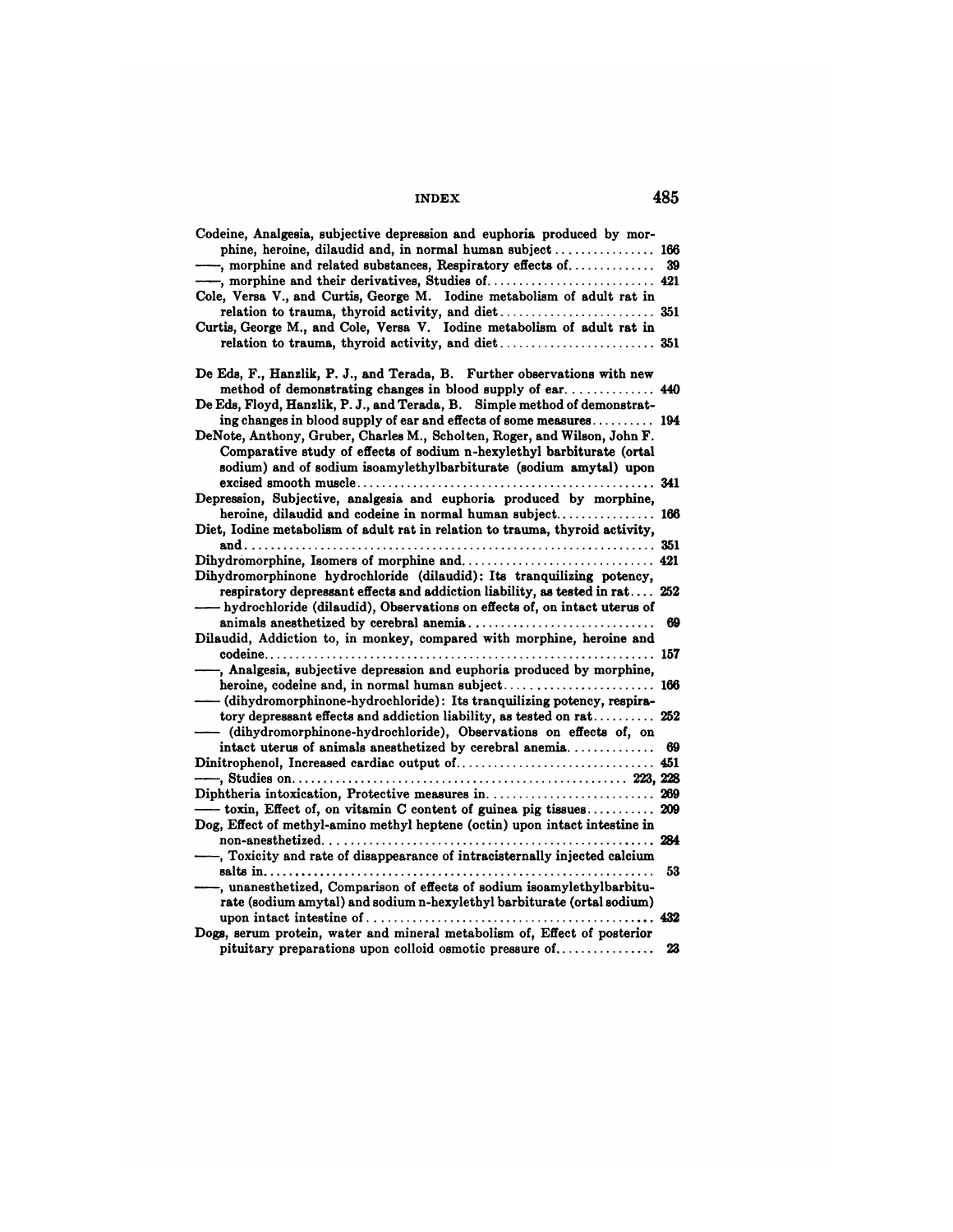|--|

| 486 | <b>INDEX</b>                                                                                                                                        |    |
|-----|-----------------------------------------------------------------------------------------------------------------------------------------------------|----|
|     | Dogs, Studies upon site of stimulation of salivation by intraventricularly                                                                          |    |
|     |                                                                                                                                                     |    |
|     | Drugs. Some observations on effect of, on ear vessels of unanesthetized                                                                             |    |
|     |                                                                                                                                                     | 97 |
|     |                                                                                                                                                     |    |
|     | Ear, blood supply of, Further observations with new method of demonstrating                                                                         |    |
|     |                                                                                                                                                     |    |
|     | $-$ blood supply of, Simple method of demonstrating changes in 194<br>—— vessels of unanesthetized rabbit, Some observations on effect of drugs on, |    |
|     |                                                                                                                                                     | 97 |
|     | Eddy, Nathan B. Studies of morphine, codeine and their derivatives. XII.                                                                            |    |
|     |                                                                                                                                                     |    |
|     | Ellsworth, H. C. Antagonism between posterior lobe pituitary hormones and                                                                           |    |
|     |                                                                                                                                                     |    |
|     | Ephedrine and procaine, Antagonism between, after cisternal injection during                                                                        |    |
|     |                                                                                                                                                     |    |
|     | -, Effect of, on erythrocytes, leucocytes and platelets in normal and                                                                               |    |
|     |                                                                                                                                                     |    |
|     | Epithelial repair, Type of, which imparts to liver resistance against subse-                                                                        |    |
|     |                                                                                                                                                     |    |
|     | Epithelium, liver, Resistance of, altered morphologically as result of injury                                                                       |    |
|     | from uranium, followed by repair, to hepatoxic action of chloroform 373                                                                             |    |
|     | -, liver, Resistance to chloroform of naturally acquired atypical type of,                                                                          |    |
|     |                                                                                                                                                     |    |
|     | Erythrocytes, leucocytes and platelets, Effect of ephedrine on, in normal and                                                                       |    |
|     |                                                                                                                                                     |    |
|     |                                                                                                                                                     | 63 |
|     | Ether, and camphor, Relation between action and concentration of, applied to                                                                        |    |
|     |                                                                                                                                                     |    |
|     | - anesthesia, and morphine-sodium amytal anesthesia, Antagonism be-                                                                                 |    |
|     | tween ephedrine and procaine after cisternal injection during 307                                                                                   |    |
|     | - anesthesia: Changes in serum potassium content during and following                                                                               |    |
|     |                                                                                                                                                     |    |
|     |                                                                                                                                                     |    |
|     |                                                                                                                                                     |    |
|     | -alcohols, grain and synthetic, Comparative study of pharmacologic                                                                                  |    |
|     |                                                                                                                                                     |    |
|     | Euphoria, analgesia and subjective depression produced by morphine,                                                                                 |    |
|     | heroine, dilaudid and codeine in normal human subject 166                                                                                           |    |
|     |                                                                                                                                                     |    |
|     | Galgiani, J.V., and Tainter, M.L. Increased cardiac output of dinitrophenol. 451                                                                    |    |
|     | Gruber, Charles M. Comparison of effects of sodium isoamylethylbarbitu-<br>rate (sodium amytal) and of sodium n-hexylethyl barbiturate (ortal       |    |
|     |                                                                                                                                                     |    |

 $\label{eq:2.1} \frac{1}{\sqrt{2}}\int_{\mathbb{R}^3}\frac{1}{\sqrt{2}}\left(\frac{1}{\sqrt{2}}\right)^2\left(\frac{1}{\sqrt{2}}\right)^2\left(\frac{1}{\sqrt{2}}\right)^2\left(\frac{1}{\sqrt{2}}\right)^2\left(\frac{1}{\sqrt{2}}\right)^2\left(\frac{1}{\sqrt{2}}\right)^2\left(\frac{1}{\sqrt{2}}\right)^2\left(\frac{1}{\sqrt{2}}\right)^2\left(\frac{1}{\sqrt{2}}\right)^2\left(\frac{1}{\sqrt{2}}\right)^2\left(\frac{1}{\sqrt{2}}\right)^2\left(\frac$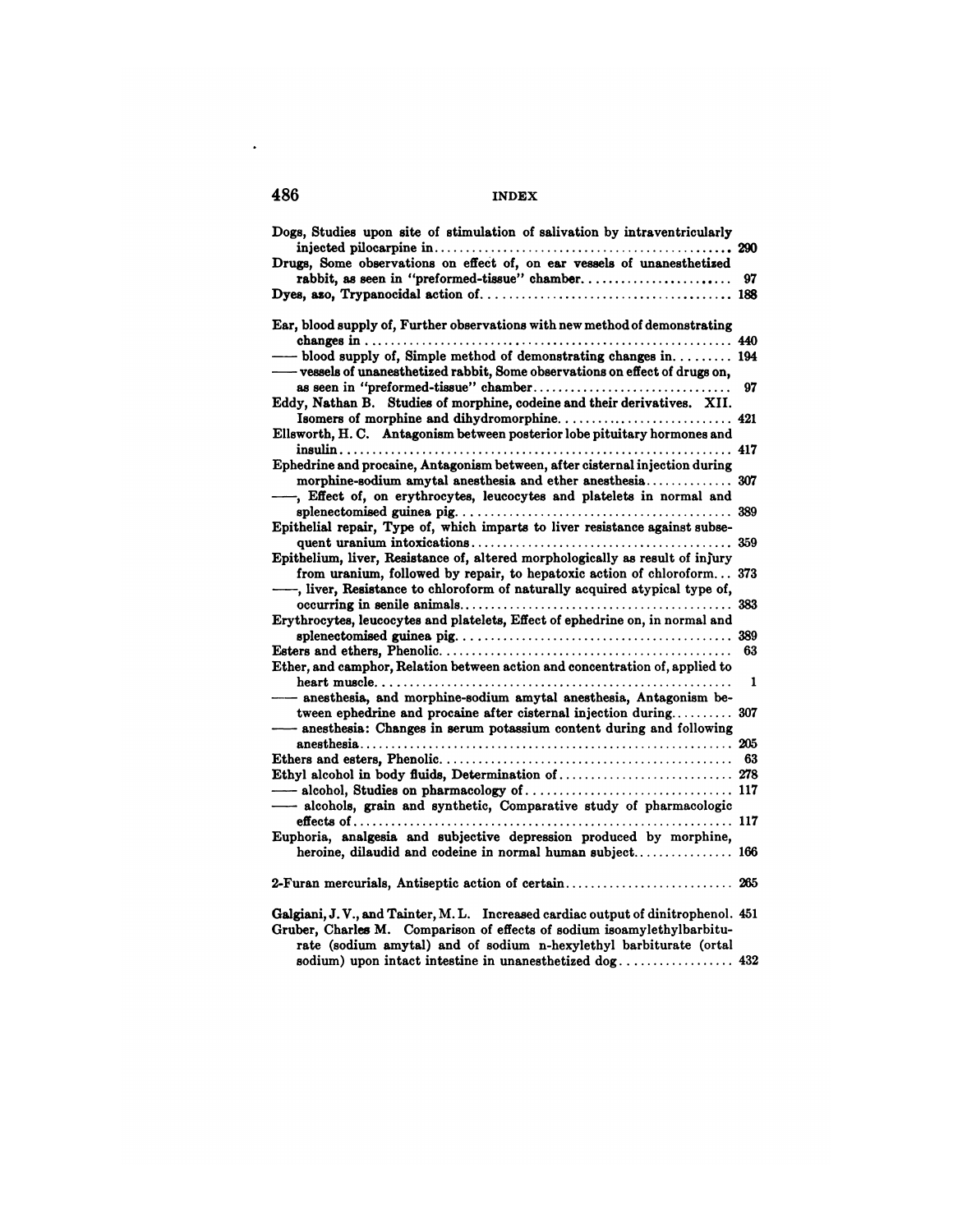| Gruber, Charles M. Effect of methyl-amino methyl heptene (octin) upon<br>, Scholten, Roger, DeNote, Anthony, and Wilson, John F. Comparative<br>study of effects of sodium n-hexylethyl barbiturate (ortal sodium) and of<br>sodium isoamylethylbarbiturate (sodium amytal) upon excised smooth |     |
|-------------------------------------------------------------------------------------------------------------------------------------------------------------------------------------------------------------------------------------------------------------------------------------------------|-----|
| Guinea pig, Effect of diphtheria toxin on vitamin C content of tissues 209<br>pig, normal and splenectomised, Effect of ephedrine on erythrocytes,                                                                                                                                              |     |
| Hanzlik, P. J., De Eds, F., and Terada, B. Further observations with new<br>-, De Eds, Floyd, and Terada, B. Simple method of demonstrating<br>changes in blood supply of ear and effects of some measures 194                                                                                  |     |
| -, and Terada, B. Protective measures in diphtheria intoxication 269<br>Heart muscle, Relation between action and concentration of ether and                                                                                                                                                    | 1   |
| Heroine, Addiction to, in monkey, compared with dilaudid, morphine and                                                                                                                                                                                                                          |     |
| -, Analgesia, subjective depression and euphoria produced by morphine,<br>dilaudid, codeine and, in normal human subject 166<br>Hormones, posterior lobe pituitary, and insulin, Antagonism between 417                                                                                         |     |
| Huggett, A. St. G., and Suffolk, S. F. Trypanocidal action of azo dyes 188<br>Insulin, Antagonism between posterior lobe pituitary hormones and  417                                                                                                                                            |     |
| Intestinal movements, Effects of morphine and its derivatives on 327<br>Intestine, intact, in non-anesthetized dog, Effect of methyl-amino methyl                                                                                                                                               |     |
| - of unanesthetized dog, Comparison of effects of sodium isoamylethyl-<br>barbiturate (sodium amytal) and of sodium n-hexylethyl barbiturate                                                                                                                                                    |     |
| Iodides, quaternary ammonium, Study of twenty-three<br>Iodine metabolism of adult rat in relation to trauma, thyroid activity, and                                                                                                                                                              | 466 |
| Isenberger, Robert M., and Rice, James C. Antagonism between ephedrine<br>and procaine after cisternal injection during morphine-sodium amytal                                                                                                                                                  |     |
| King, C. G., and Lyman, Carl M. Effect of diphtheria toxin on vitamin C                                                                                                                                                                                                                         | 63  |
| Krueger, Hugo, Lampe, Isadore, and Reid, J. G. Effects of morphine and its<br>derivatives on intestinal movements. V. Contributions to analysis of                                                                                                                                              |     |
| Lampe, Isadore, Krueger, Hugo, and Reid, J. G. Effects of morphine and its<br>derivatives on intestinal movements. V. Contributions to analysis of                                                                                                                                              |     |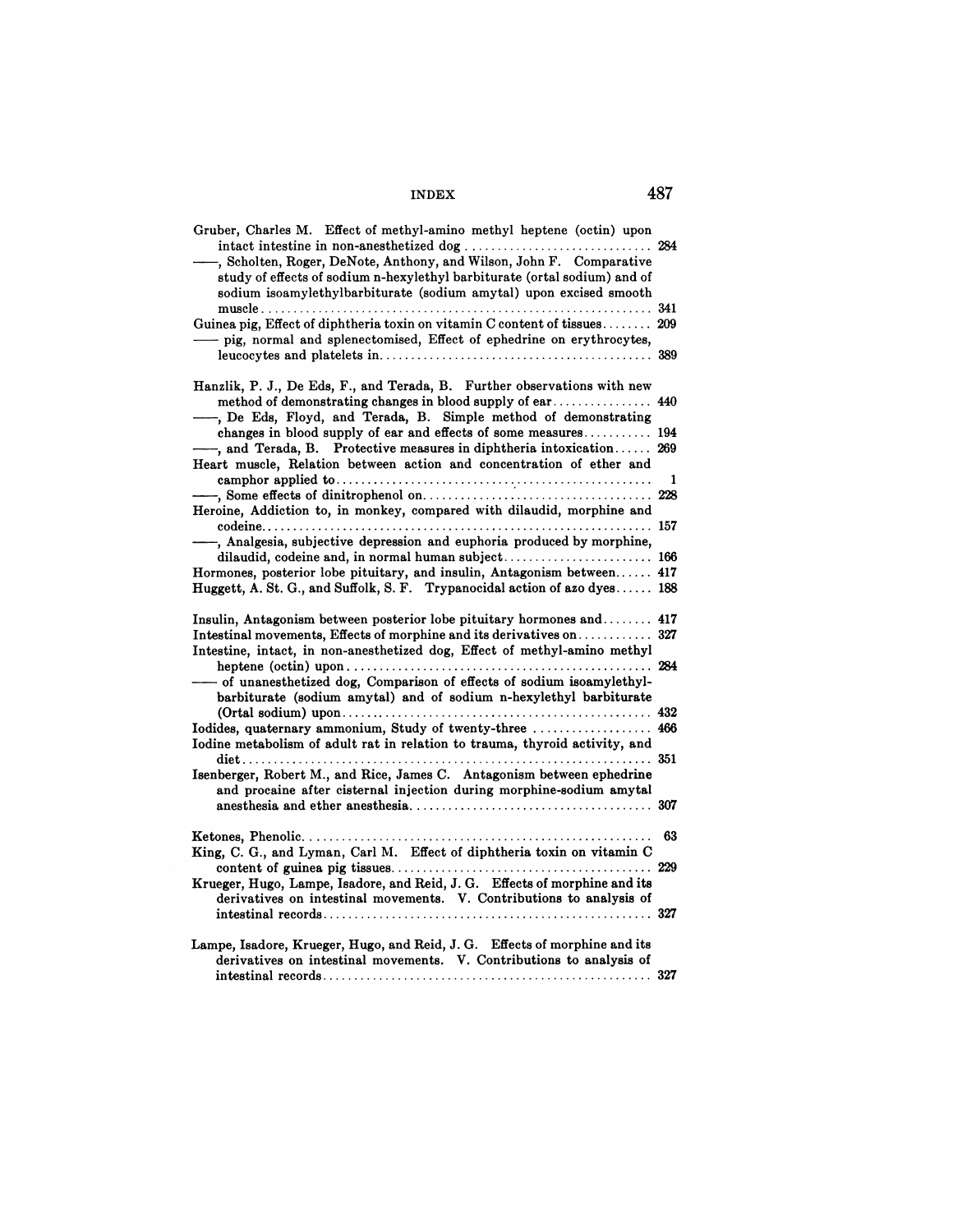| Lamson, Paul D., Stoughton, Roger W., and Bass, Allan D. Anthelmintic                                                                                                                                                                                                                            |     |
|--------------------------------------------------------------------------------------------------------------------------------------------------------------------------------------------------------------------------------------------------------------------------------------------------|-----|
| studies on alkylhydroxybenzenes. VI. alkyl polycyclicphenols                                                                                                                                                                                                                                     | 50  |
| -, Stoughton, Roger W., and Bass, Allan D. Anthelmintic studies on<br>alkylhydroxybenzenes. VII. Halogenated phenols                                                                                                                                                                             | 60  |
| -, Stoughton, Roger W., and Bass, Allan D. Anthelmintic studies on                                                                                                                                                                                                                               |     |
| alkylhydroxybenzenes. VIII. Phenolic ketones; phenolic ethers and                                                                                                                                                                                                                                |     |
|                                                                                                                                                                                                                                                                                                  | 63  |
| Larson, Edward. Depressor substances in posterior lobe of pituitary                                                                                                                                                                                                                              | 396 |
| Leake, C. D., and Phatak, N. M. Antiseptic action of certain 2-furan                                                                                                                                                                                                                             |     |
|                                                                                                                                                                                                                                                                                                  |     |
| Lee, Henry M., VanArendonk, A. M., and Chen, K. K. A study of twenty-                                                                                                                                                                                                                            |     |
|                                                                                                                                                                                                                                                                                                  |     |
| Leucocytes, erythrocytes and platelets, Effect of ephedrine on, in normal                                                                                                                                                                                                                        |     |
| Liver epithelium, Resistance of, altered morphologically as result of injury                                                                                                                                                                                                                     |     |
| from uranium, followed by repair, to hepatoxic action of chloroform 373                                                                                                                                                                                                                          |     |
| - epithelium, Resistance to chloroform of naturally acquired atypical type                                                                                                                                                                                                                       |     |
|                                                                                                                                                                                                                                                                                                  |     |
|                                                                                                                                                                                                                                                                                                  |     |
| Loewe, S. Pseudohernia, a visible manifestation of local anesthetic action. 238                                                                                                                                                                                                                  |     |
| Lyman, Carl M., and King, C. G. Effect of diphtheria toxin on vitamin C                                                                                                                                                                                                                          |     |
|                                                                                                                                                                                                                                                                                                  |     |
| MacNider, Wm. De B. Study of acquired resistance of fixed tissue cells<br>morphologically altered through processes of repair. I. Liver injury<br>induced by uranium nitrate. Consideration of type of epithelial repair<br>which imparts to liver resistance against subsequent uranium intoxi- |     |
| Study of acquired resistance of fixed tissue cells morphologically                                                                                                                                                                                                                               |     |
| altered through processes of repair. II. Resistance of liver epithelium                                                                                                                                                                                                                          |     |
| altered morphologically as result of injury from uranium, followed by                                                                                                                                                                                                                            |     |
| Study of acquired resistance of fixed tissue cells morphologically al-                                                                                                                                                                                                                           |     |
| tered through processes of repair. III. Resistance to chloroform of                                                                                                                                                                                                                              |     |
| naturally acquired atypical type of liver epithelium occurring in senile                                                                                                                                                                                                                         |     |
|                                                                                                                                                                                                                                                                                                  |     |
| Mason, Morton F., and Resnik, Harry. The toxicity and rate of disappear-                                                                                                                                                                                                                         |     |
| ance of intracisternally injected calcium salts in the dog                                                                                                                                                                                                                                       | 53  |
| Melville, K. I., Stehle, R. L., and Oldham, Frances K. Choline as factor in                                                                                                                                                                                                                      |     |
|                                                                                                                                                                                                                                                                                                  |     |
|                                                                                                                                                                                                                                                                                                  |     |
| Metabolism, Iodine, of adult rat in relation to trauma, thyroid activity, and                                                                                                                                                                                                                    |     |
| -, serum protein, water and mineral, in dogs, Effect of posterior pituitary                                                                                                                                                                                                                      |     |
|                                                                                                                                                                                                                                                                                                  | 23  |
| Methyl-amino methyl heptene (octin), Effect of, upon intact intestine in non-                                                                                                                                                                                                                    |     |
|                                                                                                                                                                                                                                                                                                  |     |
| Mineral, serum protein and water metabolism of dogs, Effect of posterior<br>pituitary preparations upon colloid osmotic pressure of                                                                                                                                                              | 23  |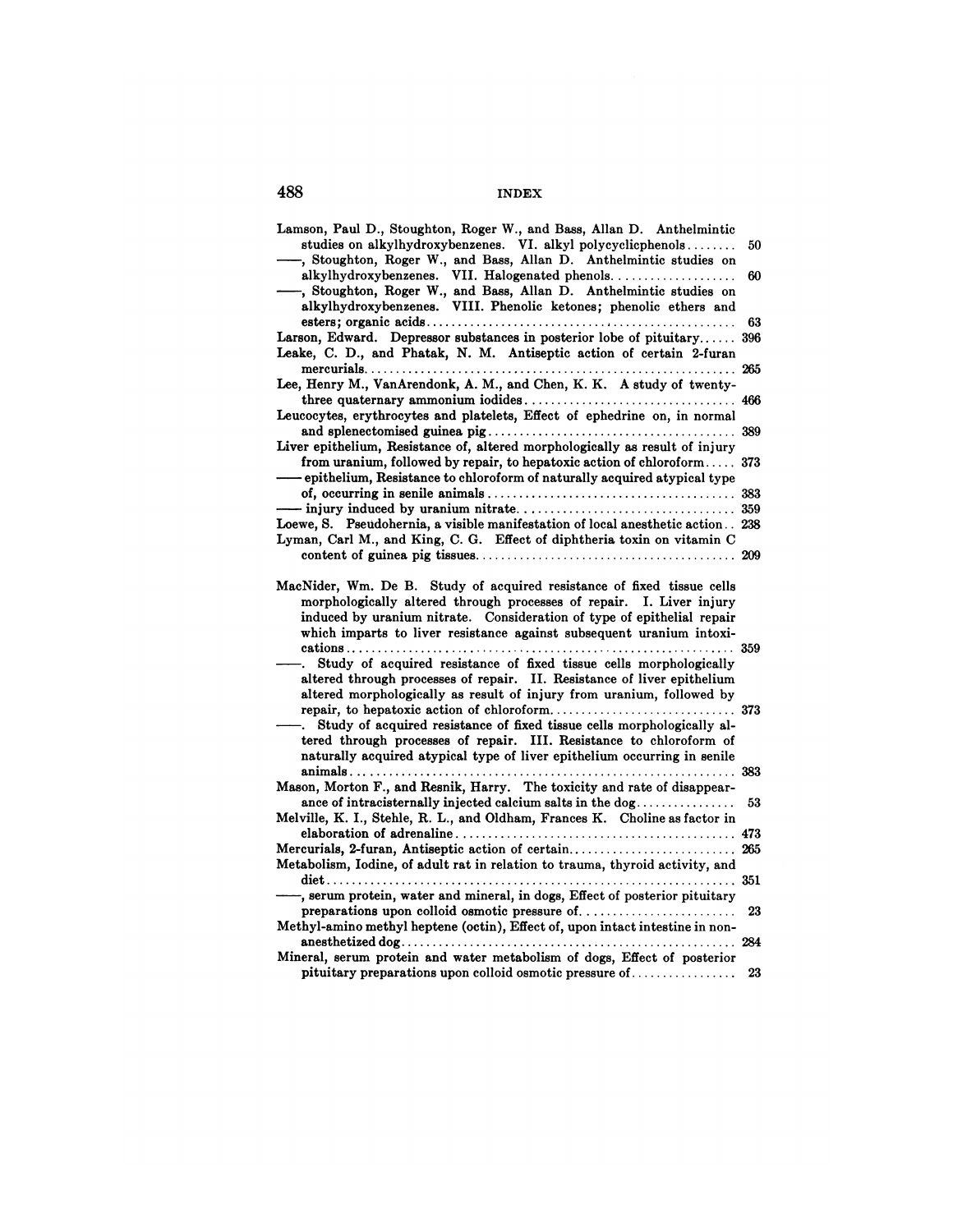| Mitchell, J. B., Jr., and Pankratz, D. S. Observations on the effects of<br>dihydromorphinone-hydrochloride (dilaudid) on the intact uterus of            |     |
|-----------------------------------------------------------------------------------------------------------------------------------------------------------|-----|
|                                                                                                                                                           | 69  |
| Molitor, Hans. The use of bulbocapnine in pre-anesthetic medication                                                                                       | 85  |
|                                                                                                                                                           |     |
| Montgomery, Mary F., and Aird, Robert B. Studies upon site of stimulation                                                                                 |     |
| of salivation by intraventricularly injected pilocarpine in dogs<br>Morphine, Addiction to, in monkey, compared with dilaudid, heroine and                | 290 |
| -, Analgesia, subjective depression and euphoria produced by heroine,                                                                                     |     |
| dilaudid, codeine and, in normal human subject 166                                                                                                        |     |
|                                                                                                                                                           |     |
| -, codeine and related substances, Respiratory effects of $\dots\dots\dots\dots\dots$                                                                     | 39  |
|                                                                                                                                                           |     |
| Morphine-sodium amytal anesthesia and ether anesthesia, Antagonism be-                                                                                    |     |
| tween ephedrine and procaine after cisternal injection during 307                                                                                         |     |
| Morton, Henry G., and Silver, George A. Central action of acetylcholine 446<br>Muscle, heart, Relation between action and concentration of ether and cam- |     |
|                                                                                                                                                           | 1   |
| Newman, Henry. Determination of ethyl alcohol in body fluids 278                                                                                          |     |
|                                                                                                                                                           |     |
| Nitrite effect of bismuth subnitrate, Studies on pharmacology of 216                                                                                      |     |
| Octin (methyl-amino methyl heptene), Effect of, upon intact intestine in                                                                                  |     |
| Oldham, Frances K., Stehle, R. L., and Melville, K. I. Choline as factor in                                                                               |     |
|                                                                                                                                                           |     |
| Opiate addiction in monkey. I. Methods of study.  147                                                                                                     |     |
| addiction in monkey. II. Dilaudid in comparison with morphine,                                                                                            |     |
|                                                                                                                                                           | 63  |
| Ortal sodium (sodium n-hexylethyl barbiturate) and sodium amytal (sodium<br>isoamylethylbarbiturate), Comparative study of effects of, upon excised       |     |
|                                                                                                                                                           |     |
| - sodium (sodium n-hexylethyl barbiturate) and sodium amytal (sodium<br>isoamylethylbarbiturate), Comparison of effects of, upon intact intestine         |     |
|                                                                                                                                                           |     |
| Palmer, Alice E., and Stieglitz, Edward J. Studies on pharmacology of                                                                                     |     |
| Pankratz, D.S., and Mitchell, J.B., Jr. Observations on the effects of dihy-<br>dromorphinone-hydrochloride (dilaudid) on the intact uterus of animals    |     |
| Pfeiffer, C. C., and Seevers, M. H. Study of analgesia, subjective depression,                                                                            | 69  |
| and euphoria produced by morphine, heroine, dilaudid and codeine in                                                                                       |     |
| Phatak, N. M., and Leake, C. D. Antiseptic action of certain 2-furan                                                                                      |     |
|                                                                                                                                                           |     |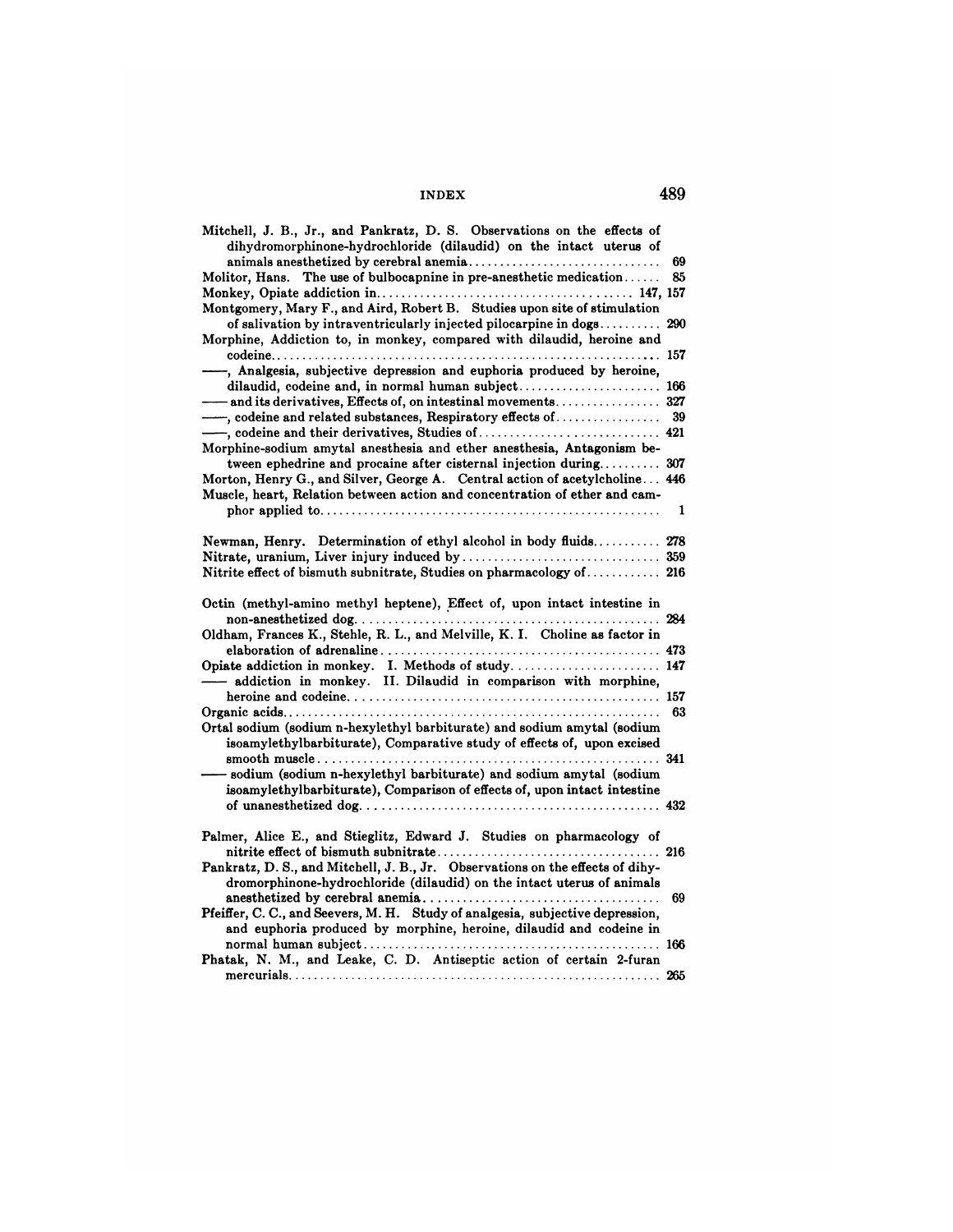$\mathcal{L}^{\text{max}}_{\text{max}}$  and  $\mathcal{L}^{\text{max}}_{\text{max}}$ 

|                                                                                                                                                                                                                       | 63  |
|-----------------------------------------------------------------------------------------------------------------------------------------------------------------------------------------------------------------------|-----|
|                                                                                                                                                                                                                       | 63  |
| Pilocarpine, intraventrically injected, in dogs, Studies upon site of stimula-                                                                                                                                        | 60  |
|                                                                                                                                                                                                                       | 290 |
|                                                                                                                                                                                                                       |     |
| - hormones, posterior lobe, and insulin, Antagonism between 417<br>-, posterior, preparations, Effect of, upon colloid osmotic pressure of                                                                            |     |
| serum protein, water and mineral metabolism of dogs<br>Potassium, Changes in serum potassium content during and following ether                                                                                       | 23  |
| Pratt, Helen A., and Robbins, Benjamin H. Ether anesthesia: Changes in                                                                                                                                                |     |
| $\gamma$ serum potassium content during and following anesthesia                                                                                                                                                      | 205 |
| Procaine and ephedrine, Antagonism between, after cisternal injection during                                                                                                                                          |     |
| Protein, serum, water and mineral metabolism of dogs, Effect of posterior                                                                                                                                             |     |
| pituitary preparations upon colloid osmotic pressure of                                                                                                                                                               | 23  |
| Pseudohernia, a visible manifestation of local anesthetic action 238                                                                                                                                                  |     |
| Quinidine, Note on antagonism between cardiac action of, and that of acetyl-                                                                                                                                          |     |
|                                                                                                                                                                                                                       | 77  |
| Rabbit, Effects of morphine, codeine and related substances on respiration of<br>-, unanesthetized, Some observations on effect of drugs on ear vessels of,                                                           | 39  |
|                                                                                                                                                                                                                       | 97  |
| Rat, adult, Iodine metabolism of, in relation to trauma, thyroid activity, and                                                                                                                                        |     |
| Dihydromorphinone hydrochloride (dilaudid): Its tranquilizing<br>potency, respiratory depressant effects and addiction liability, as tested                                                                           |     |
|                                                                                                                                                                                                                       |     |
|                                                                                                                                                                                                                       |     |
| Reid, J. G., Krueger, Hugo, and Lampe, Isadore. Effects of morphine and<br>its derivatives on intestinal movements. V. Contributions to analysis                                                                      |     |
|                                                                                                                                                                                                                       |     |
| Resnik, Harry, and Mason, Morton F. The toxicity and rate of disappear-<br>ance of intracisternally injected calcium salts in the dog                                                                                 |     |
|                                                                                                                                                                                                                       | 53  |
| Respiration, Effects of morphine, codeine and related substances on<br>Rice, James C., and Isenberger, Robert M. Antagonism between ephedrine<br>and procaine after cisternal injection during morphine-sodium amytal | 39  |
| Robbins, Benjamin H., and Pratt, Helen A. Ether anesthesia: Changes in                                                                                                                                                |     |
| serum potassium content during and following anesthesia<br>Roepke, Martin H., and Welch, Arnold DeM. A comparative study of<br>choline and certain of its analogues. II. Cationic exchange as a means                 | 205 |
| of reaction of choline, acetylcholine and their analogues with cells 319                                                                                                                                              |     |
| Saliva, of cat, On alleged occurrence of acetylcholine and adrenaline in $\dots$ . 464<br>Salivation, Studies upon site of stimulation of, by intraventricularly injected                                             |     |
|                                                                                                                                                                                                                       | 290 |

 $\Delta \sim 10^{11}$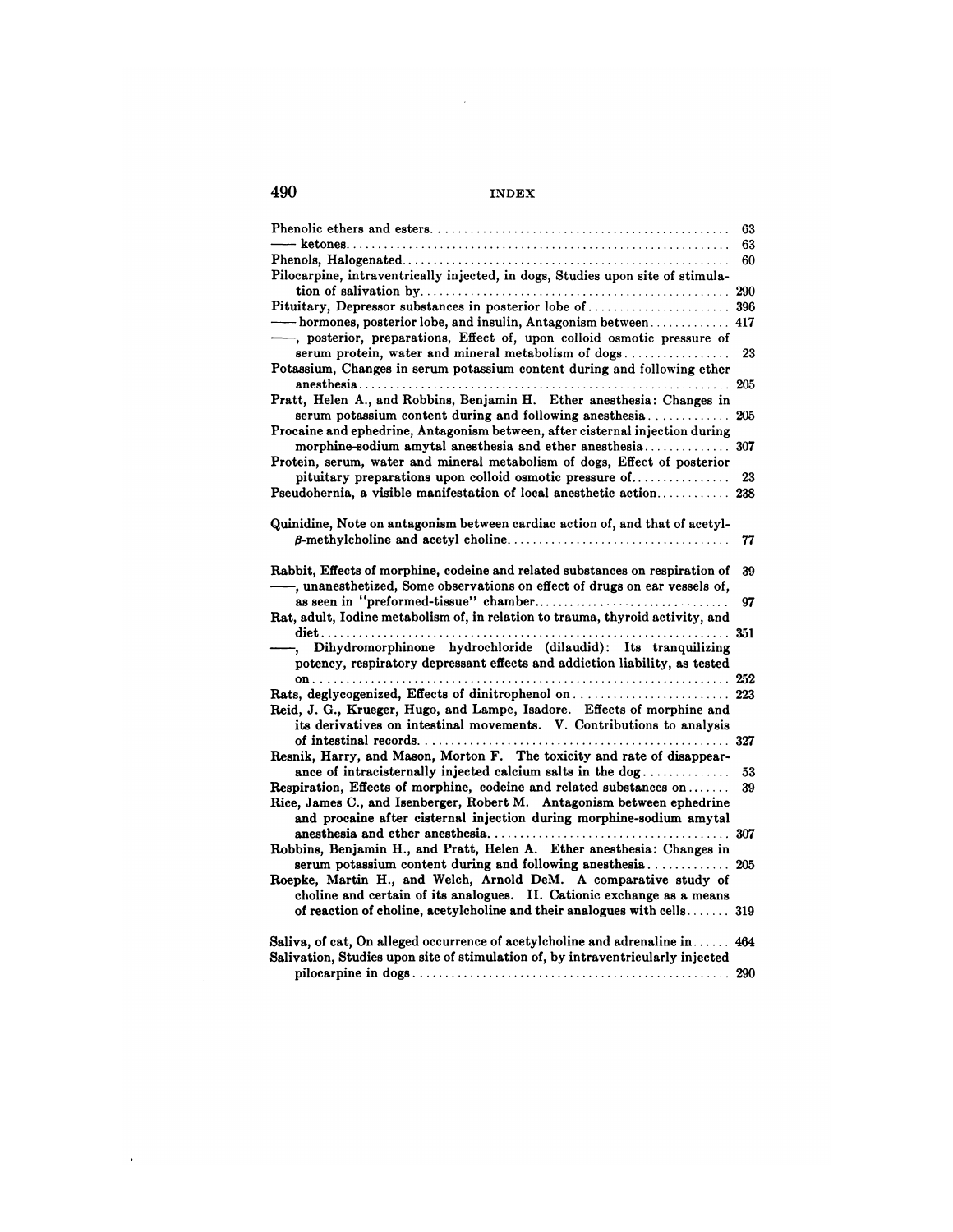| Scholten, Roger, Gruber, Charles M., DeNote, Anthony, and Wilson, John F.<br>Comparative study of effects of sodium n-hexylethyl barbiturate (ortal                         |    |
|-----------------------------------------------------------------------------------------------------------------------------------------------------------------------------|----|
| sodium) and of sodium isoamylethylbarbiturate (sodium amytal) upon                                                                                                          |    |
| Secker, J. On the alleged occurrence of acetylcholine and adrenaline in cat's                                                                                               |    |
|                                                                                                                                                                             |    |
| Seevers, M. H. Opiate addiction in monkey. I. Methods of study 147<br>Opiate addiction in monkey. II. Dilaudid in comparison with mor-                                      |    |
| -, and Pfeiffer, C. C. Study of analgesia, subjective depression, and<br>euphoria produced by morphine, heroine, dilaudid and codeine in normal                             |    |
|                                                                                                                                                                             |    |
| Serum protein, water and mineral metabolism of dogs, Effect of posterior<br>pituitary preparations upon colloid osmotic pressure of                                         | 23 |
| Sherif, M. A. F. The relation between the action and concentration of ether                                                                                                 | 1  |
| Silver, George A., and Morton, Henry G. Central action of acetylcholine 446                                                                                                 |    |
| Simpson, S. Levy, and Cadness, B. H. E. Effect of ephedrine on erythro-<br>cytes, leucocytes and platelets in normal and splenectomised guinea pig. 389                     |    |
| Sodium isoamylethylbarbiturate (sodium amytal) and sodium n-hexylethyl<br>barbiturate (ortal sodium), Comparison of effects of, upon intact intes-                          |    |
| n-hexylethyl barbiturate (ortal sodium) and sodium isoamylethyl-                                                                                                            |    |
| barbiturate (sodium amytal), Comparative study of effects of, upon                                                                                                          |    |
| Splenectomised guinea pig, Effect of ephedrine on erythrocytes, leucocytes                                                                                                  |    |
|                                                                                                                                                                             |    |
| Stanton, Eugene J. Dihydromorphinone hydrochloride (dilaudid): Its tran-<br>quilizing potency, respiratory depressant effects and addiction liability,                      |    |
| Starr, Isaac, Jr. A note on the antagonism between the cardiac action of                                                                                                    |    |
| $\textbf{acetyl-}\beta\text{-methylcholine and acetyl choline, and that of quintidine.\dots$<br>Stehle, R. L., Melville, K. I., and Oldham, Frances K. Choline as factor in | 77 |
|                                                                                                                                                                             |    |
| Stieglitz, Edward J., and Palmer, Alice E. Studies on pharmacology of                                                                                                       |    |
| Stoughton, Roger W., Lamson, Paul D., and Bass, Allan D. Anthelmintic                                                                                                       |    |
| studies on alkylhydroxybenzenes. VI. Alkyl polycyclicphenols<br>-, Lamson, Paul D., and Bass, Allan D. Anthelmintic studies on alkylhy-                                     | 50 |
| -, Lamson, Paul D., and Bass, Allan D. Anthelmintic studies on alkylhy-                                                                                                     | 60 |
| droxybenzenes. VIII. Phenolic ketones; phenolic ethers and esters;                                                                                                          | 63 |
| Suffolk, S. F., and Huggett, A. St. G. Trypanocidal action of azo dyes 188                                                                                                  |    |
| Tainter, M. L., and Galgiani, J. V. Increased cardiac output of dinitro-<br>phenol.<br>. 451                                                                                |    |
| Taussig, Barrett L. Studies on dinitrophenol. I. The effects of dinitro-                                                                                                    |    |
|                                                                                                                                                                             |    |

 $\mathcal{L}^{\text{max}}_{\text{max}}$ 

 $\sim 10$